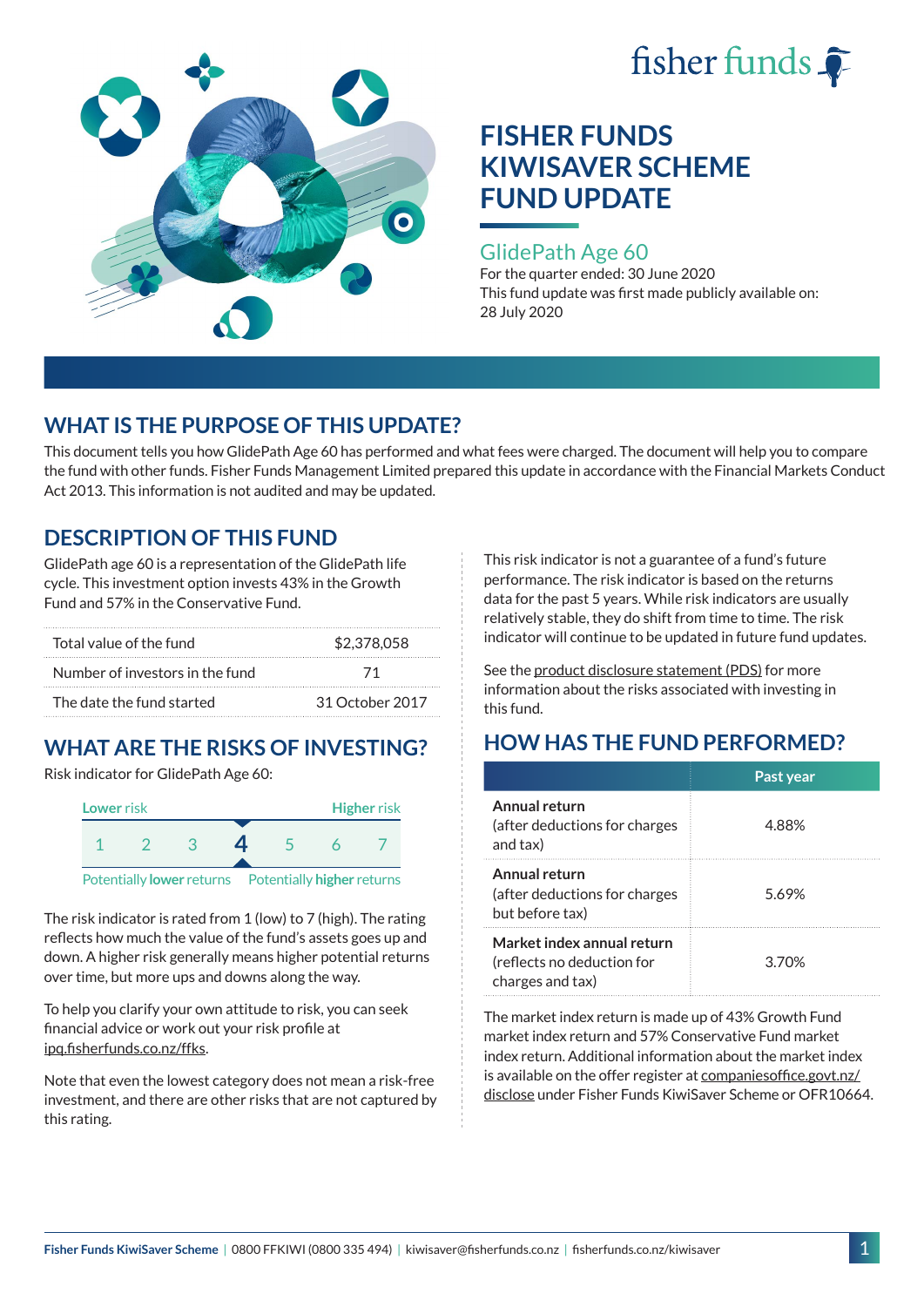## **ANNUAL RETURN GRAPH**



This shows the return after fund charges and tax for each year ending 31 March since the fund started. The last bar shows the average annual return since the fund started, up to 30 June 2020.

**Important:** This does not tell you how the fund will perform in the future.

Returns in this update are after tax at the highest prescribed investor rate (PIR) of tax for an individual New Zealand resident. Your tax may be lower. The market index return reflects no deduction for charges and tax.

#### **WHAT FEES ARE INVESTORS CHARGED?**

Investors in GlidePath Age 60 are charged fund charges that include GST. In the year to 31 March 2020 these were:

|                                                | % of net asset value   |
|------------------------------------------------|------------------------|
| <b>Total fund charges</b>                      | 1.07%                  |
| Which are made up of:                          |                        |
| Total management and<br>administration charges | 0.98%                  |
| Including:                                     |                        |
| Manager's basic fee                            | 0.90%                  |
| Other management and<br>administration charges | 0.08%                  |
| Total performance-based fees <sup>1</sup>      | 0.09%                  |
| <b>Other charges:</b>                          | \$ amount per investor |
| Annual account fee                             |                        |

\* The account fee reduced from \$3 per month (\$36 per annum) to \$1.95 per month (\$23.40 per annum) on 1 July 2020.

Small differences in fees and charges can have a big impact on your investment over the long term.

## **EXAMPLE OF HOW THIS APPLIES TO AN INVESTOR**

Sarah had \$10,000 in the fund at the start of the year and did not make any further contributions. At the end of the year, Sarah received a return after fund charges were deducted of \$488 (that is 4.88% of her initial \$10,000). Sarah also paid \$36 in other charges. This gives Sarah a total return after tax of \$452 for the year.

## **WHAT DOES THE FUND INVEST IN? Actual investment mix**

This shows the types of assets that the fund invests in.



#### **Target investment mix**

This shows the mix of assets that the fund generally intends to invest in.